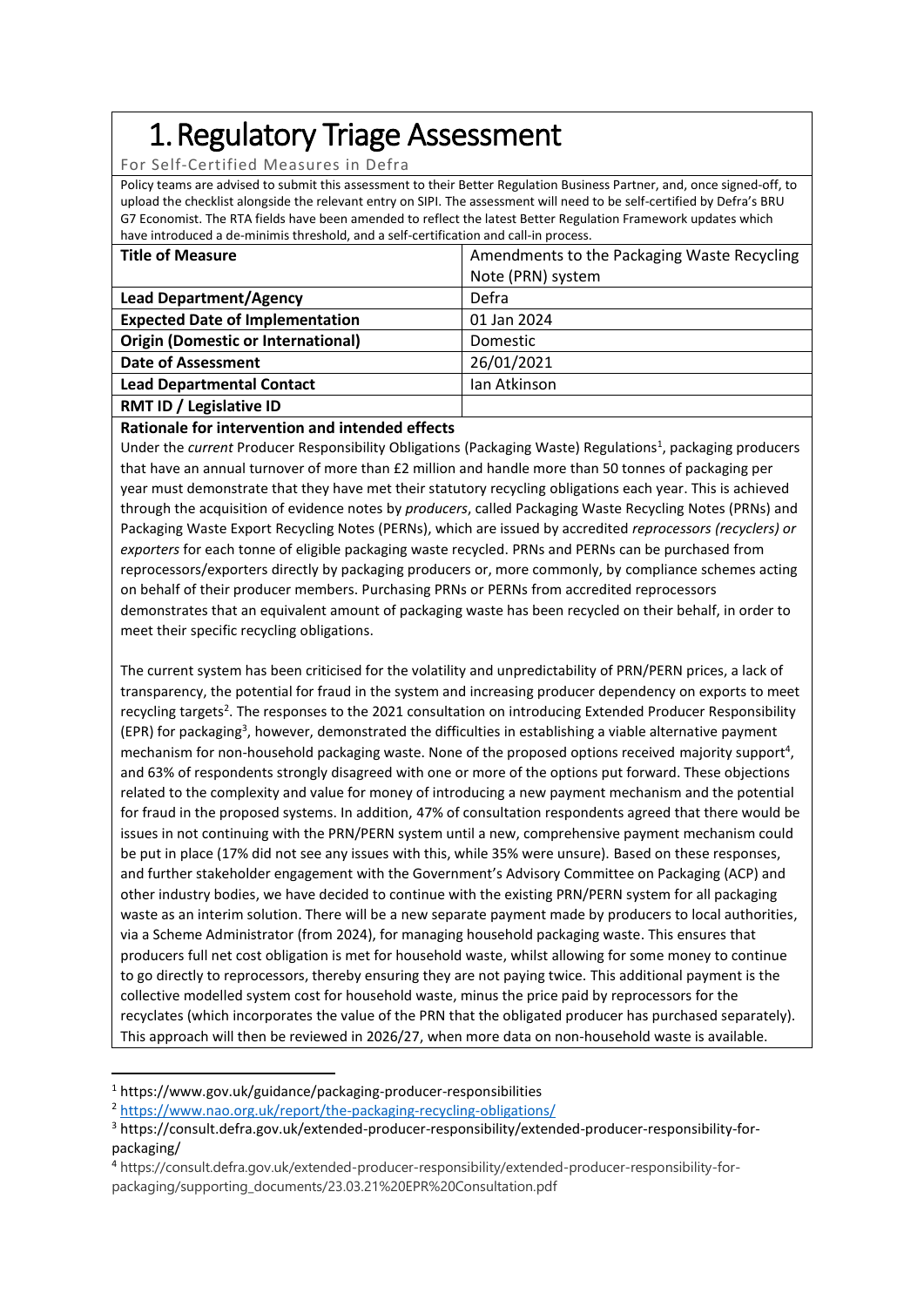As stated above wider packaging EPR measures, which have been assessed separately within a packaging EPR IA, should address many of the shortcomings of the current PRN/PERN system, including:

- reducing the de minimis so producers with a turnover of more than £1 million a year and have handled at least 25 tonnes of packaging in the previous year will now have to report the amount of packaging they place on the market;
- requiring producers to take financial responsibility for the full net cost of managing household packaging they place on the market;
- introducing modulated fees, which are a mechanism by which those costs are recovered from producers and the costs are varied to reflect the costs of managing different packaging materials;
- more frequent data reporting on the tonnages and composition of packaging waste received by reprocessors and exporters.

However, it is viewed that further improvements to data reporting and the timeframes under which PRNs/PERNs are traded may be necessary to improve the functioning of the PRN/PERN market in the short term (until the introduction of business payments is reviewed again in 2026/27), which will be assessed in this RTA. As such the below issues provide a rationale for intervention to introduce further changes to the PRN/PERN system.

### *Asymmetric information and lacking transparency of data:*

With current requirements, reprocessors and exporters only report data on packaging waste received, reprocessed and exported on a quarterly basis. The infrequency of reporting creates an environment for asymmetric information between packaging producers and those reprocessors/exporters which can cause inefficient allocation within the market. Additionally, lacking transparency of data makes it extremely difficult to monitor the market and make improvements on operations in the recycling sector.

### *Volatility of PRN prices:*

The PRN system is an open market system, which means PRNs can be traded between accredited reprocessors/exporters and obligated packaging producers, whereby funding from the sale of PRNs and PERNs is used to fund increases in capacity in the recycling industry. This was designed to ensure the UK industry meets targets at the lowest possible cost, with the market allocating funding in the most efficient way. PRN and PERN prices tend to fluctuate depending on availability (supply) from reprocessors/exporters, versus the demand originating from obligated producers who must purchase them to meet their targets (based on packaging handled). However, there is usually an expected level of demand for PRNs from packaging producers (based on previous levels of packaging handled), whereas the supply of PRNs is dependent on reprocessors and exporters who issue them. This, coupled with asymmetric information issues as highlighted above, often leads to price volatility and fluctuations throughout the year as reprocessors/exporters can hold back the issue of PRNs and PERNs to drive up the price, which obligated packaging producers must purchase to meet their targets. There is concern this volatility in prices distorts the market to an extent that exporting is often favoured rather than reprocessing in the UK. This is because the value of PRNs and PERNs is the same, while the costs of exporting waste (and generating PERNs) are often much lower than the costs of reprocessing the same volume of waste in the UK (and generating PRNs), because of loss rates due to contamination and relative labour costs. This makes exporting waste and issuing PERNs a more stable business model when prices are volatile.

Due to these market failures, it is therefore necessary to intervene to improve information symmetry in the market which may influence PRNs and PERNs price stability. These interventions may encourage a new market equilibrium where PRNs and PERNs are sold at a price which is not based on fluctuations in demand, rather the price of collection, sorting and reprocessing and there is better transparency of information to prevent inefficiencies occurring in the market.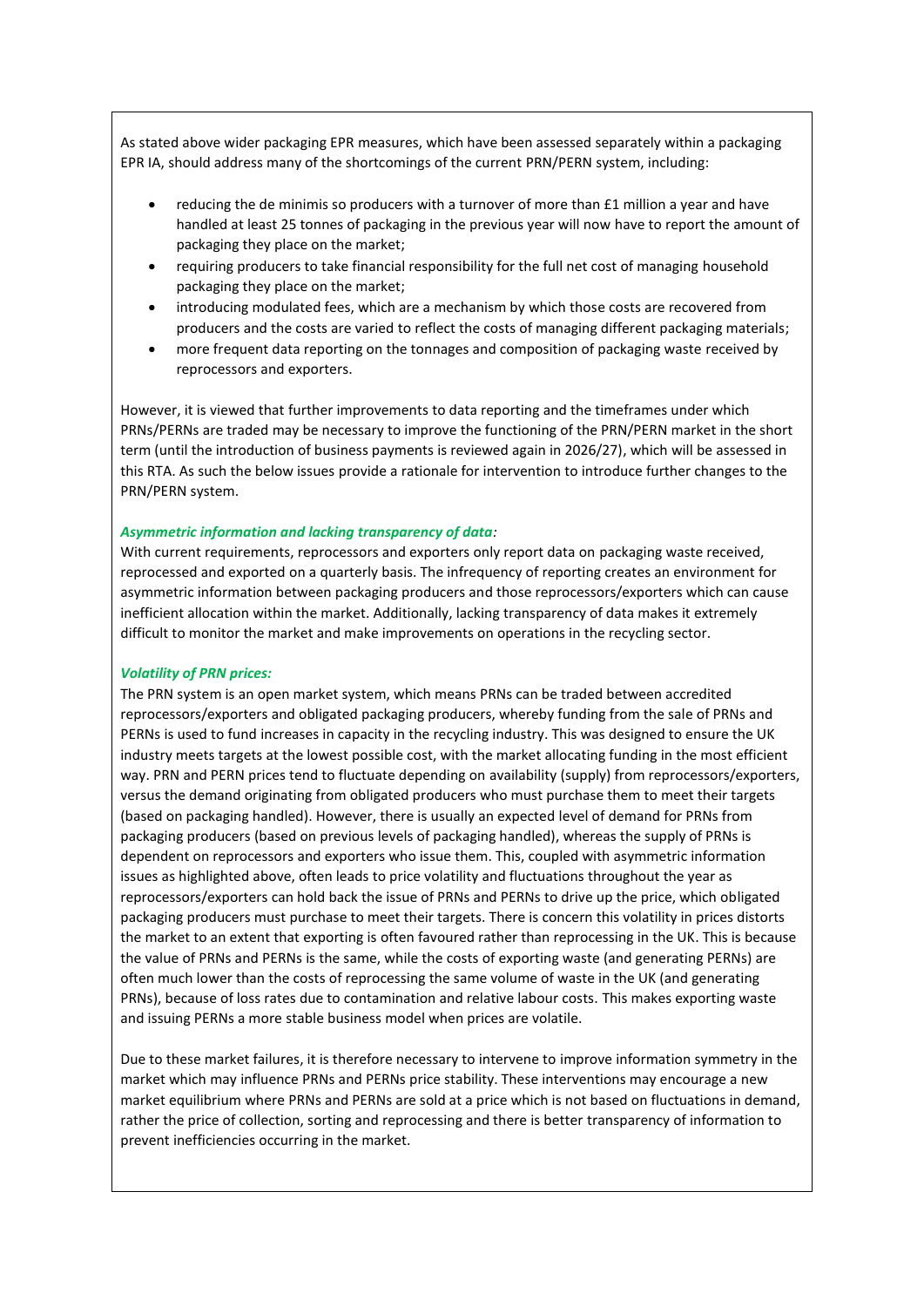### **Viable policy options (including alternatives to regulation)**

## **Alternatives to regulation:**

A regulatory approach to producer responsibility has been in place since 1997 and has placed obligations on producers in respect of the packaging they handle. Asymmetric information in the market has enabled some businesses to influence prices of PRNs/PERNs and gain from volatility. A voluntary approach to address this market influence; and for businesses to increase their data reporting to monthly for PRN/PERN prices, revenue and reprocessing/export data; could be introduced. However, the success of a voluntary approach would be contingent on all businesses voluntarily complying to reach as close to information symmetry in the market as possible. Under a voluntary approach, and as has been seen within the history of the PRN system, there will be some businesses who will not abstain from attempting to influence the market voluntarily. Furthermore, it is not expected that all businesses would report every month voluntarily. A voluntary system would potentially still lead to gaps in reporting of key information, and therefore price volatility would likely still exist. Therefore, a voluntary approach to reporting reprocessing and/or price data more frequently is not expected to ease information asymmetry in the market. With regards to timeframes, producers must still purchase PRNs/PERNs to prove they have met their producer responsibility obligations. Without some sort of timeframe in place for the trade of PRNs/PERNs, there could be issues with meeting obligations within a reasonable amount of time. It would not be possible to take a voluntary approach with this as a timeframe must be set for producers to meet their obligations, otherwise they are unlikely to do so voluntarily. A timeframe will stay in place however options to change the workings of this are discussed below. As such, a non-regulatory option is not considered a viable option with regards to reforming the PRN and PERN system and therefore has not been appraised.

# *Baseline: Do nothing*

The do-nothing scenario reflects the current policy situation where the Extended Producer Responsibility (EPR) regulations are brought into legislation in 2023, without further amendment. A separate regulatory impact assessment for EPR will outline interdependency with the PRN system and issues addressed. Under EPR a new de minimis threshold will be introduced, whereby producers in the PRN system with a turnover of more than £1 million a year that have handled at least 25 tonnes of packaging in the previous year will be required to report the amount of packaging, by material and packaging type, that they place on the market. The impacts of the new de minimis threshold on the newly obligated producers have been quantified in the EPR impact assessment. The de minimis change is therefore not considered as additional for this RTA assessment of changes to PRN/PERN reporting and is instead incorporated into the baseline.

A number of areas relevant to the PRN/PERN system are covered in the EPR impact assessment. For currently obligated producers, costs have been estimated assuming they continue to report data in the same manner as they do presently (i.e. uploading data onto the National Packaging Waste Database (NPWD))., with additional data reporting costs for producers also obligated to make payments towards the Full Net Cost of household packaging under EPR. On the reprocessor and exporter side, the EPR IA has modelled the costs to currently accredited businesses of reporting more granular data and compositional analysis as well as costs to unaccredited reprocessors and exporters who will now be mandated to report data.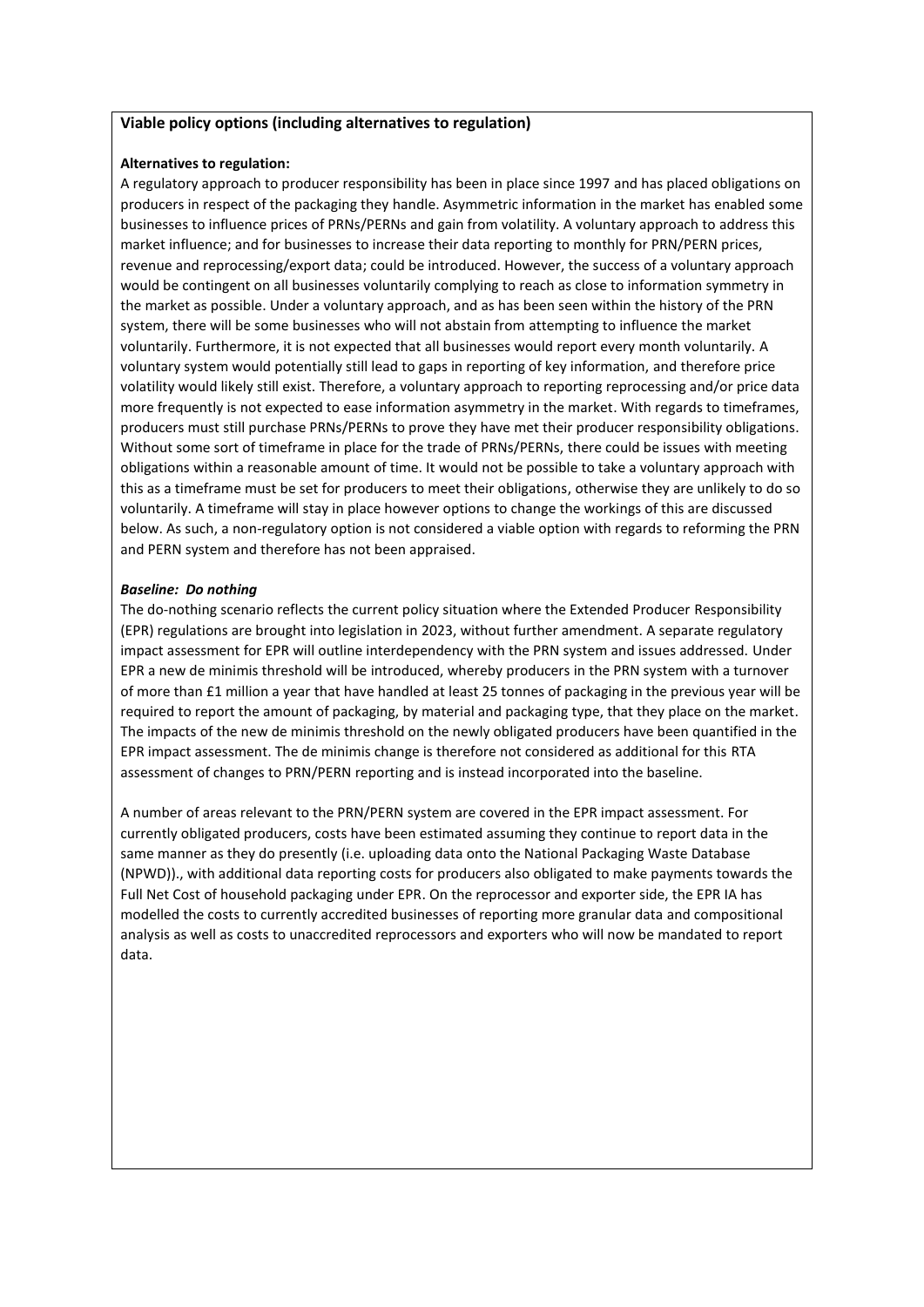*The data reporting and timeframes options below are being consulted on, they are not either/or options but could be added together to form a suite of changes or used separately.*

*The following options are being considered with regards to the data reporting related to the issue and reporting of PRN/PERNs. There is no expressed preference over each option, this will depend on the results of the consultation:*

### *DATA REPORTING*

#### *Option 1: Mandatory monthly reporting of reprocessing/export data*

Under option 1 accredited *reprocessors/exporters* would be required to upload the data on packaging waste accepted and amount of evidence issued monthly, instead of quarterly.

#### *Option 2: Mandatory monthly reporting of PRN/PERN prices and revenue data*

In order to improve the transparency of the market and the information about the price and availability of PRNs throughout the year, we are proposing to make monthly reporting on the sales of PRNs mandatory for *reprocessors/exporters*. This would be in addition to the monthly volume reporting and would include data on the prices paid by producers/compliance schemes.

*The following options are being considered with regards to the timeframes related to the issue and reporting of PRN/PERNs. There is no expressed preference over each option, this will depend on the results of the consultation:*

#### *TIMEFRAMES*

### **Option 1: Reducing the timescale over which PRNs can be traded from an annual to a monthly or quarterly system**

To improve the liquidity in the market, we are proposing to reduce the window during which a PRN/PERN can be sold. In order to ensure that reprocessors/exporters do not hold back evidence in the expectation of price rises at the end of the compliance year, evidence would only be valid if issued within a set period from the point of waste acceptance (the date on which packaging waste is received on site). This would mean that reprocessors and exporters would make evidence available to the market in a regular, timely fashion, thereby increasing the visibility and information available to producers and schemes.

# **Option 2: Extending the flexibility of the current compliance period**

An extension mechanism would allow for increased flexibility. If the compliance period was extended, for a number of months, it would allow a 're-balancing' between compliance years. This would give increased time for market action, if there was a shortage of evidence for a specific material, by allowing packaging waste received after the end of the usual compliance period to be used to generate evidence, effectively a "carry-back" system. This may reduce pressure at the end of year and increase liquidity. The consultation seeks to establish how the extension mechanism should work in practice and how compliance period could be extended.

## **Option 3: Increasing the timescale over which PRNs can be traded from an annual to a multiyear or rolling system**

To alleviate the annual price rises associated with 'end of year' deadline, it is proposed that targets move to a rolling or multi-year basis. This would give producers and reprocessors more time to respond to market conditions and price changes. Due to the issues surrounding this option 3 for timeframes, the government are not considering progressing with this unless there is significant backing after consultation response. This is discussed in the Assessment of Business Impacts section below.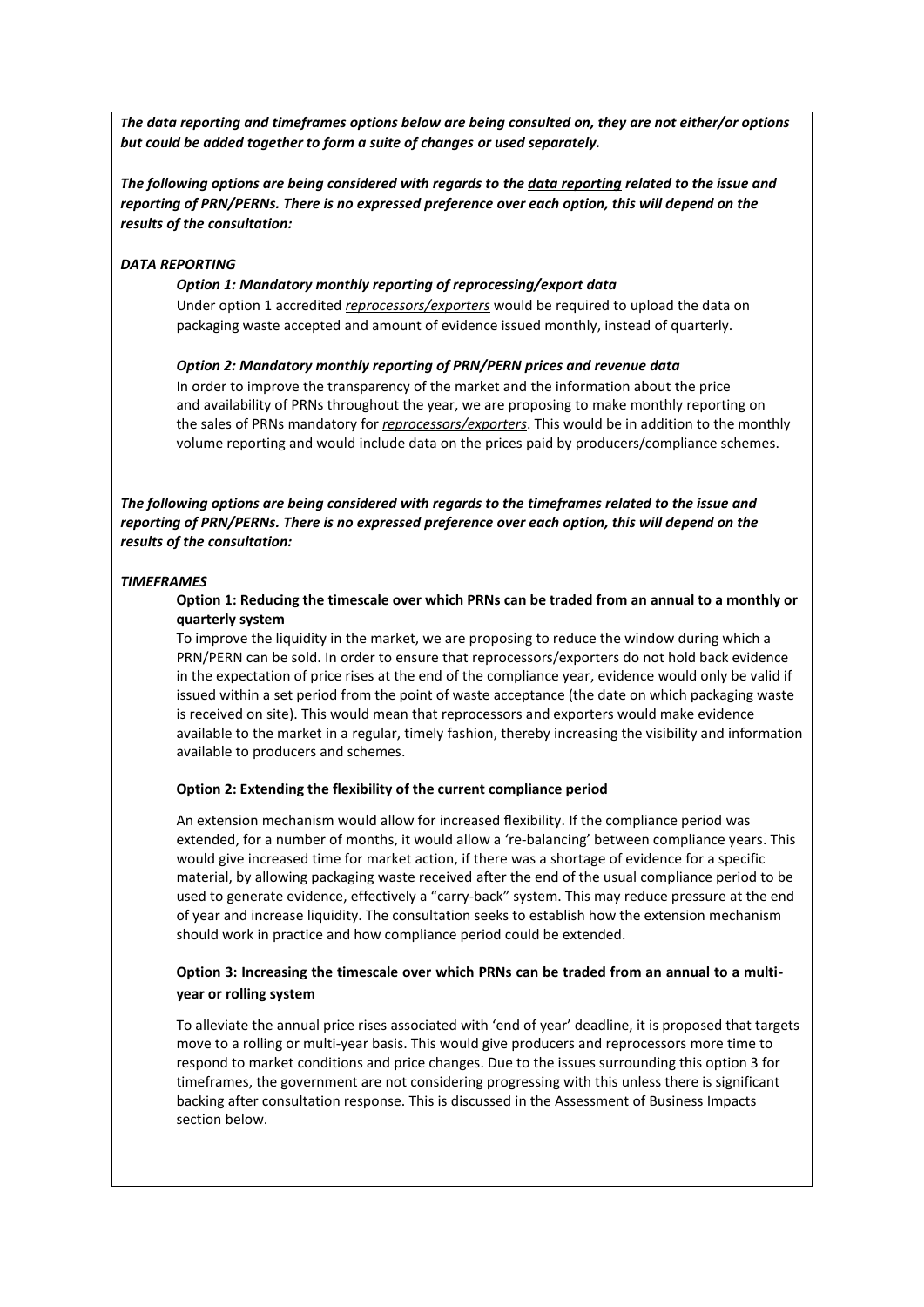#### **Description of Novel and Contentious Elements (if any)**

*Does the measure have novel or contentious elements that may attract stakeholder or political interest, or which may require additional analysis?*

No, the proposed measures are variations of the existing system which aim to improve information symmetry in the market and do not include any novel elements and are not viewed as contentious.

#### **Assessment of Impacts on Business**

The number of businesses obligated under the Regulations is approximately 9786<sup>5</sup>. Around this, high and low estimates have been assessed which have been shown in Annex 4. This takes into consideration estimates of the number of newly obligated producers and unaccredited reprocessors/exporters that will be captured by the upcoming EPR regulatory proposals. Within the PRN system businesses can be identified as either producers, who purchase PRNs/PERNs of an estimate total of 9786 businesses within the market, an 9124 of those are producers, and 662 are reprocessor/exporters<sup>6</sup>. In addition to this there are approximately 48 producer compliance schemes in total,<sup>7</sup> of producers are members. This means approximately 8588 of producers are scheme members with the rest (536) being direct registrants. These figures consider estimates made in the EPR IA to account for the newly obligated producers.

The main impacts to business of the proposed options are familiarisation and ongoing admin data reporting costs of the suggested changes to regulatory measures proposed, and reporting more frequently. For each of the options these are set out in more detail below. Key assumptions can be found in Annex 4, along with low, central, and high estimates.

### *FAMILIARISATION COSTS*

For each of the proposals to change data reporting requirements and timeframes within the PRN/PERN system, there will be familiarisation costs to all businesses to allow for time to read and familiarise with the changes. The breakdown of these costs and calculations can be found in Annex 4. It is assumed that although *producers* will not incur additional data reporting or timeframes costs compared to the new proposed obligations on *reprocessors/exporters* they will still have a vested interest in familiarising with the changes. As most of the proposals are minor changes to data reporting and timeframe systems already in place in the market, familiarisation costs to each both producers and reprocessors/exporters are expected to be small. All of the options could potentially be added together so we have assessed the familiarisation cost of *all* the changes assuming they are introduced at once as it is very difficult to unpick the difference in familiarising with 1 change versus a maximum of 6, they are likely to be similar as so small.

It has been suggested via stakeholder engagement that it could take between 1 and 16 hours to familiarise with all the changes together depending on the stakeholders involved<sup>8</sup>. For example, *producers* who are *members* of compliance schemes have indicated familiarisation should take 1 hour to a maximum of 2 hours, as information such as regulatory changes are disseminated via the schemes they are members of. Furthermore, the data reporting requirements do not directly impact producers so they will not have to change their processes, however we have assumed that they will be made aware of increased reprocessor reporting which should help with information

6 See Annex 4 Section I

 $<sup>7</sup>$  Assumes that the same proportion of newly obligated producers become members of a compliance scheme.</sup> I.e. Data from https://npwd.environment-agency.gov.uk/Public/PublicSummaryData.aspx 2020 shows the split before EPR is introduced is 94% of producers in compliance schemes. Therefore this has been applied to our forecasting for the number of producers in the market (9124 in central case)

8 Information received from correspondence with stakeholders via email

<sup>5</sup> See Annex 4 (Number of reprocessor/exporters plus number of producers, seen in Annex 4 Section I) See Annex 4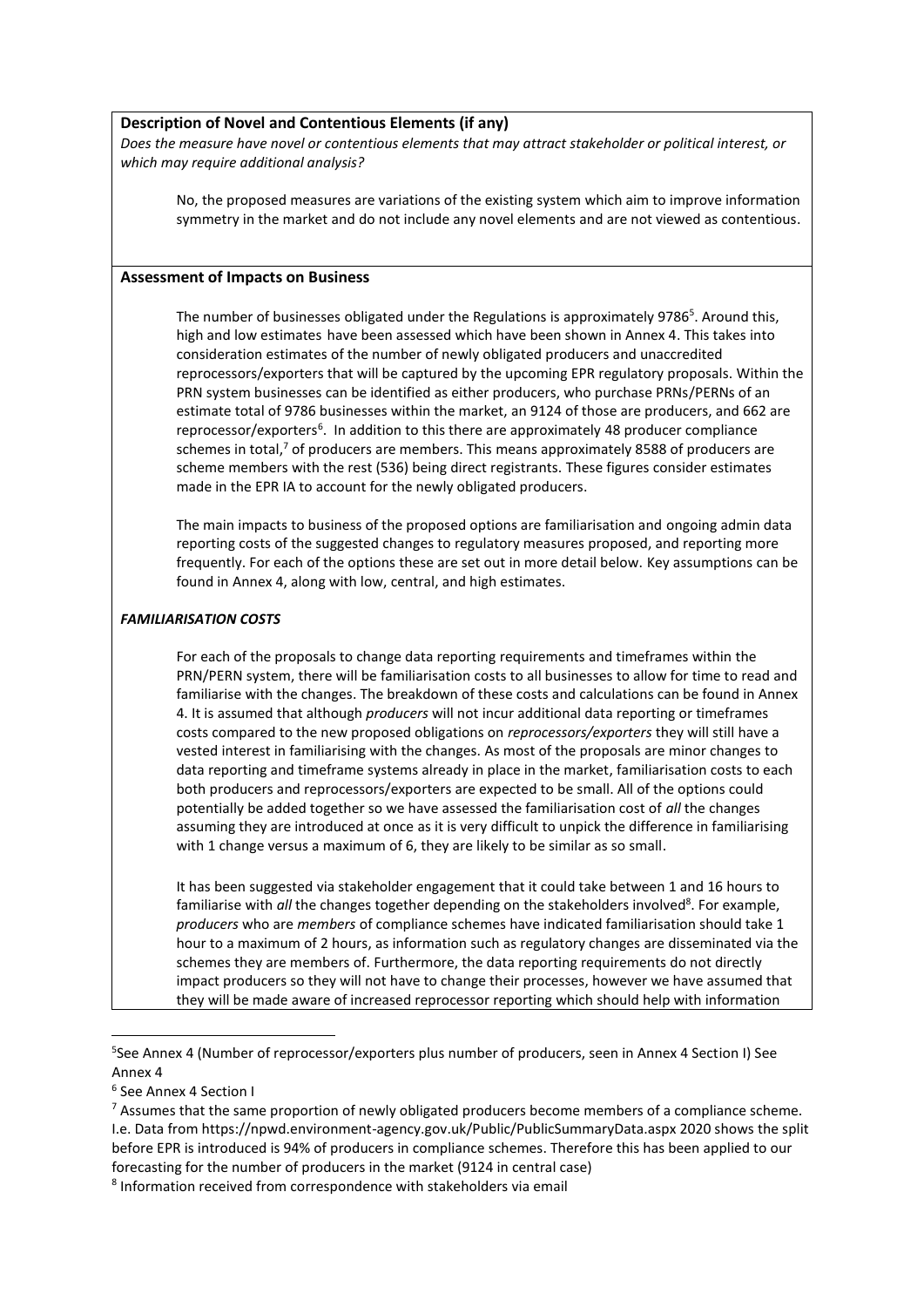asymmetry issues in the market. *Compliance schemes* have also suggested, in line with this estimation, it would take a 1 hour webinar to inform their members, we have assumed that it may take 8-16 hours for each compliance scheme to familiarise and disseminate the information via webinars. Whereas for *reprocessors and exporters*, where data reporting requirements will fall, it is anticipated to take around 1 working day (8 hours) up to a maximum of 2 days (16 hours) to familiarise and implement changes. For *directly registered producers* it may take them approximately 8-16 hours to familiarise with the changes since they will not benefit from compliance scheme dissemination of information expected to be via webinar, however this could be much less considering additional data reporting requirements will not be implemented by them. At consultation we will seek further views.

Overall, total one-off familiarisation costs on businesses are expected to range from around £272,000 in the low estimate to around £1.3 million in the high estimate, with a central estimate of around £324,000. There is a wide range of uncertainty in the number of businesses newly obligated once the de minimis falls, this has been described in Annex 4. The vast majority of the total familiarisation cost arises from producers in this estimate, however as the main data reporting changes will not apply to producers the familiarisation costs could be much less. However, considering the central estimate, total one-off familiarisation costs for producers are expected to be around £225,000 with around £93,000 expected for reprocessors/exporters and only around £6,700 falling on compliance schemes in total.

### *DATA REPORTING*

*Current data reporting requirements are enforced by the appropriate regulators, therefore any additional data reporting requirements under the following options would be enforced as an extension of the existing activities.*

#### *Option 1: Mandatory monthly reporting of reprocessing/export data*

*Currently*, accredited reprocessors and exporters are required to upload the data on packaging waste accepted and amount of evidence issued onto the National Packaging Waste Database (NPWD) on a quarterly basis. Few operators upload data in real time, however many upload data at the end of each quarter as a batch upload. This means that there can be a significant lag in waste packaging being received by a reprocessor/exporter and the market being made aware of the tonnages.

This option proposes that the reporting is made monthly, instead of quarterly, to provide timely and more up to date data for producers and schemes. This data would then be published by the regulator in a formal dynamic report which would provide a more accurate and timelier picture of the market and overall compliance position against the total obligation. Reporting and publishing more frequently would inform monitoring of compliance and benefit collection of evidence. Compared to the status quo there would be increased one-off costs to businesses to familiarise with these changes, which have been incorporated into the total familiarisation costs.

Correspondence from stakeholders suggests that very few operators upload reprocessing data in real time, or automatically. With no robust suggestion to estimate the number of businesses who are able to do this, we have assumed that all reprocessors and exporters will face these extra data reporting costs in response from moving from quarterly to monthly. With feedback from stakeholders, reporting on exporting and reprocessing data takes approximately 2-4 hours on each occasion it is uploaded.

Under the current requirement to report quarterly, 4 reports are made annually entailing a total of around 8 hours of labour time up to a maximum of 16 hours over a year. Transitioning to monthly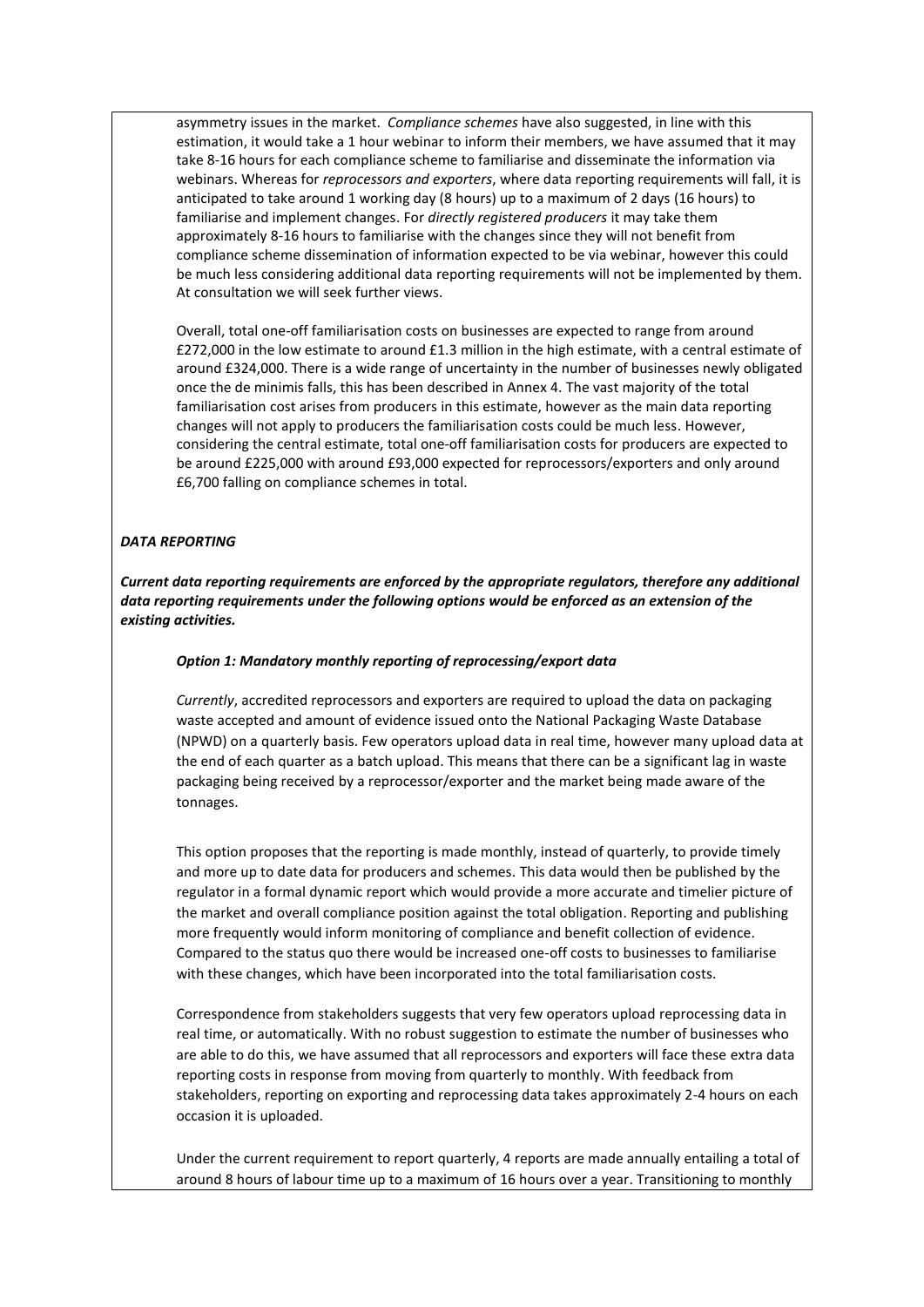reporting (12 reports a year) hence requires an additional 8 reports a year, which given feedback from stakeholders is equivalent to around 16-32 hours of additional labour time per year. Combining this with median hourly earnings<sup>9</sup> and scaling up by the number of reprocessors/exporters (662 in the central case) we arrive at an estimate of between £172,000 (low) and £413,000 (high) annual ongoing costs with a central estimate of £185,000 annual ongoing costs as a consequence of increasing mandatory reporting from quarterly to monthly for export data. *Option 2: Mandatory monthly reporting of PRN/PERN prices and revenue data* Under the existing arrangements, it is estimated that only 10-15% of all PRN purchases each year take place on the 'open market', via a trading platform. Price information from these trades is currently made available, via the trade press and various websites, and is often used as a benchmark by compliance schemes (and direct registrants) and reprocessors/exporters when negotiating prices. Most trades (85-90%), however, are bilateral exchanges between reprocessors/exporters and producers/compliance schemes based on annual/quarterly contracts for supply of evidence, where no reporting of prices is required (though revenue reporting is required at the end of the compliance year). This means that public information on the supply and demand of PRNs on the market is limited and reprocessors/exporters have an informational advantage over producers and Schemes. Under the proposal for option 2, it would be made mandatory for *reprocessors and exporters* to report monthly on the price and availability of PRN/PERNs. This information would be reported to and managed confidentially by the regulator(s), who would collate, process and anonymise the transactions data, publish the aggregated tonnage totals and price averages. This would result in the relevant market information being available without compromising commercially sensitive information. Compared to the status quo, there would be increased one-off costs to businesses to familiarise with changes in option 2, this has been incorporated into the total figure for familiarisation costs to business of the PRN changes above, since the changes are assumed to be released at once. <sup>10</sup> With regards to reporting, reprocessors and exporters would face ongoing data reporting costs as a result of reporting monthly on price and availability data. In correspondence with stakeholders there has been feedback that all reprocessors and exporters should have access to the value of their PRNs/PERNs issued, whether claimed in that month or not, within their monthly profit and loss statements. This information should already be internally tracked, and it has been voiced that even the smallest reprocessors and exporters may have computerised accounting standard operating procedure in place. In this case, and with views from stakeholders, it is viewed that reporting prices and revenue data will take 2 working hours for each processor or exporter each month, possibly taking up to half a working day or the equivalent 4 hours to report on.

Monthly reporting of price and revenue data would hence entail an extra 24 and 48 hours over the course of a year. Combining these estimates with median hourly earnings<sup>11</sup> and then scaling up by the number of reprocessors and exporters (662 in the central case) we arrive at estimates of

<sup>&</sup>lt;sup>9</sup> ASHE Median Hourly earnings for waste supply, sewerage, waste management and remediation activities (assumed to increase by 2% inflation target annually), uplifted by ~22% to account for UK non-labour wage cost, this gives an approximate median hourly wage of £17.50

 $10$  Familiarisation costs are based on the time it takes to familiarise with the regulatory changes, with regards to ASHE median hourly wages (for waste supply, sewerage, waste management and remediation activities) uplifted to account for non-wage labour costs

<sup>&</sup>lt;sup>11</sup> ASHE Median Hourly earnings for waste supply, sewerage, waste management and remediation activities (assumed to increase by 2% target inflation annually), uplifted by ~22% to account for UK non-labour wage cost, this gives an approximate median hourly wage of £17.50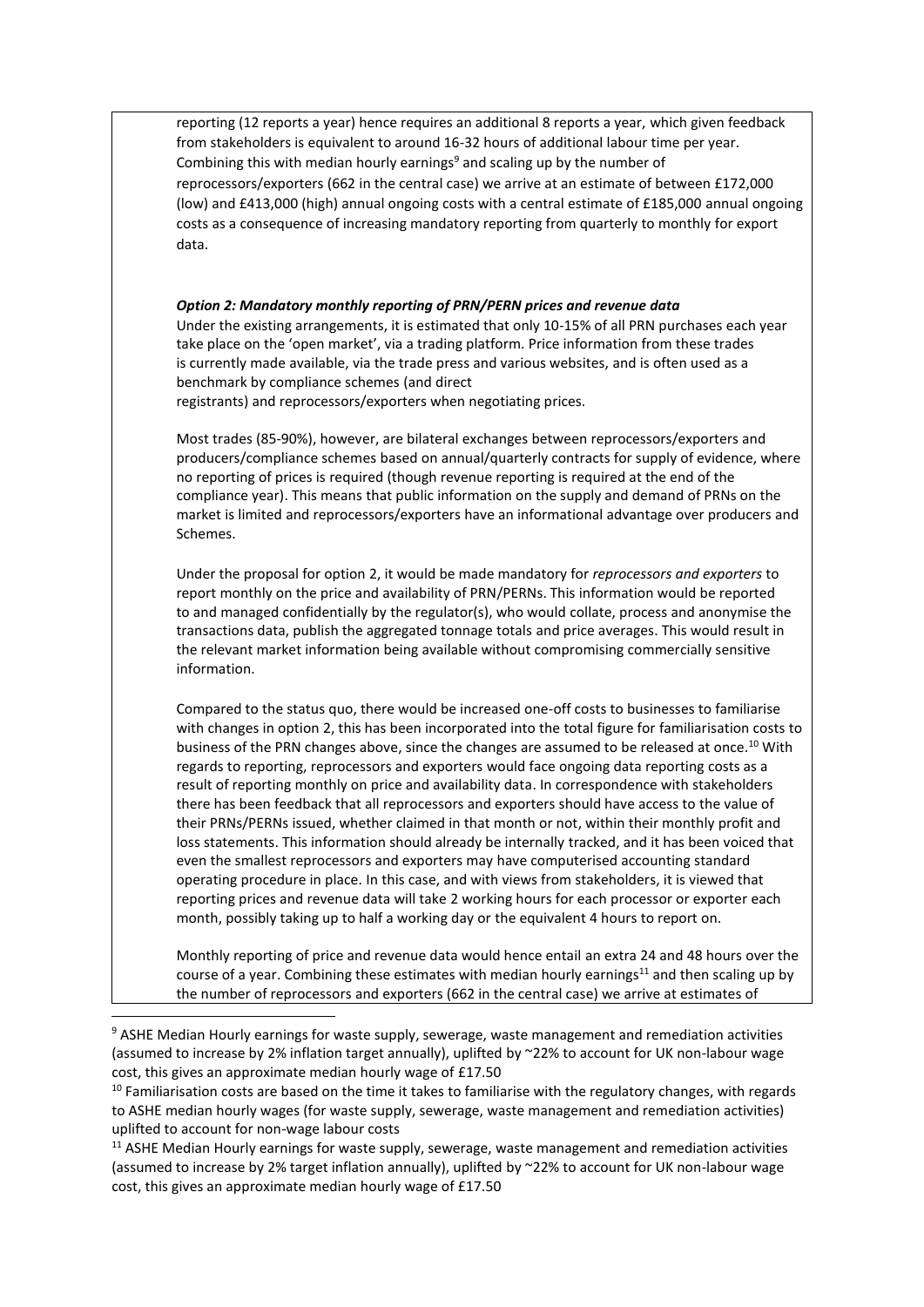between £258,000 and £620,000 with a central estimate of £278,000<sup>12</sup> considering the ongoing data reporting costs of prices and revenue data alone.

If we consider both options 1 and 2 of data reporting proposals together, the total expected annual costs would range from around £430,000 in the low estimate, to £1 million in the high estimate, with a central estimate of £460,000.

#### *TIMEFRAMES*

# **Option 1: Reducing the timescale over which PRNs can be traded from an annual to a monthly or quarterly system**

Currently reprocessors and exporters can withhold PRNs/PERNs from the market until prices are highest, usually at the end of the year, due to the current annual compliance timeframes. Option 1 for revising timeframes in the system, proposes to reduce the timeframe over which PRN/PERNs can be sold from the date of receipt of the packaging waste. This would therefore mean reprocessors are less able to withhold evidence until prices reach a peak, this may reduce the amount of volatility seen in the market and could have stabilising effects on prices. There is some uncertainty surrounding the effect of reducing the timeframes and by how much as it is dependent on behaviour change, however intuitively we would expect to see some stabilising effect on reducing the timeframes as it would give less opportunity to hold back supply of PRNs and offload at the end of a compliance year to drive up price.

Complying with this change, all businesses would face familiarisation costs to understand and familiarise with this new timeframe. This has been incorporated into the total figures for familiarisation above.

#### **Option 2: Extending the flexibility of the current compliance period**

There is currently some flexibility for producers and compliance schemes to meet their obligations under the PRN/PERN system. Producers and compliance schemes are permitted to buy PRNs/PERNs in December of the previous year to meet their obligations in the next if it is not needed to meet targets (known as 'carry over'), and/or they are able to buy PRNs/PERNs in January of the following year (including those from waste received in the previous December) to meet their obligations in the previous compliance year. Each compliance year has little or no impact on subsequent years. Producers/compliance schemes and reprocessors/exporters are also only able to trade their own 'physical' requirements for each tonne of packaging.

These limitations mean the PRN/PERN market is different from many other commodity markets, in which financial or speculative as well as physical traders can trade as frequently as they like. There is usually more flexibility in such markets, allowing sales to be banked for future years or borrowed from future years. These 'futures markets' allow for the risk to be shared from those that do not want it to those that do, or are best able to manage it. However, as the targets are on an annual basis, based on packaging placed on the market in a given year, 'banking' and 'borrowing' between years make it difficult to know if targets have been achieved.

This proposal suggests relaxing the current regulatory constraints in order to extend the current timeframe, which may improve the liquidity of the PRN/PERN market. The consultation seeks to

<sup>&</sup>lt;sup>12</sup> See Annex 4 Section IV. It was assumed in the central case it would take 662 reprocessors and exporters an extra 24 hours of reporting on price and revenue data. Taking the median hourly wage this gives the central estimate of 24\*£17.5\*662 = £278,040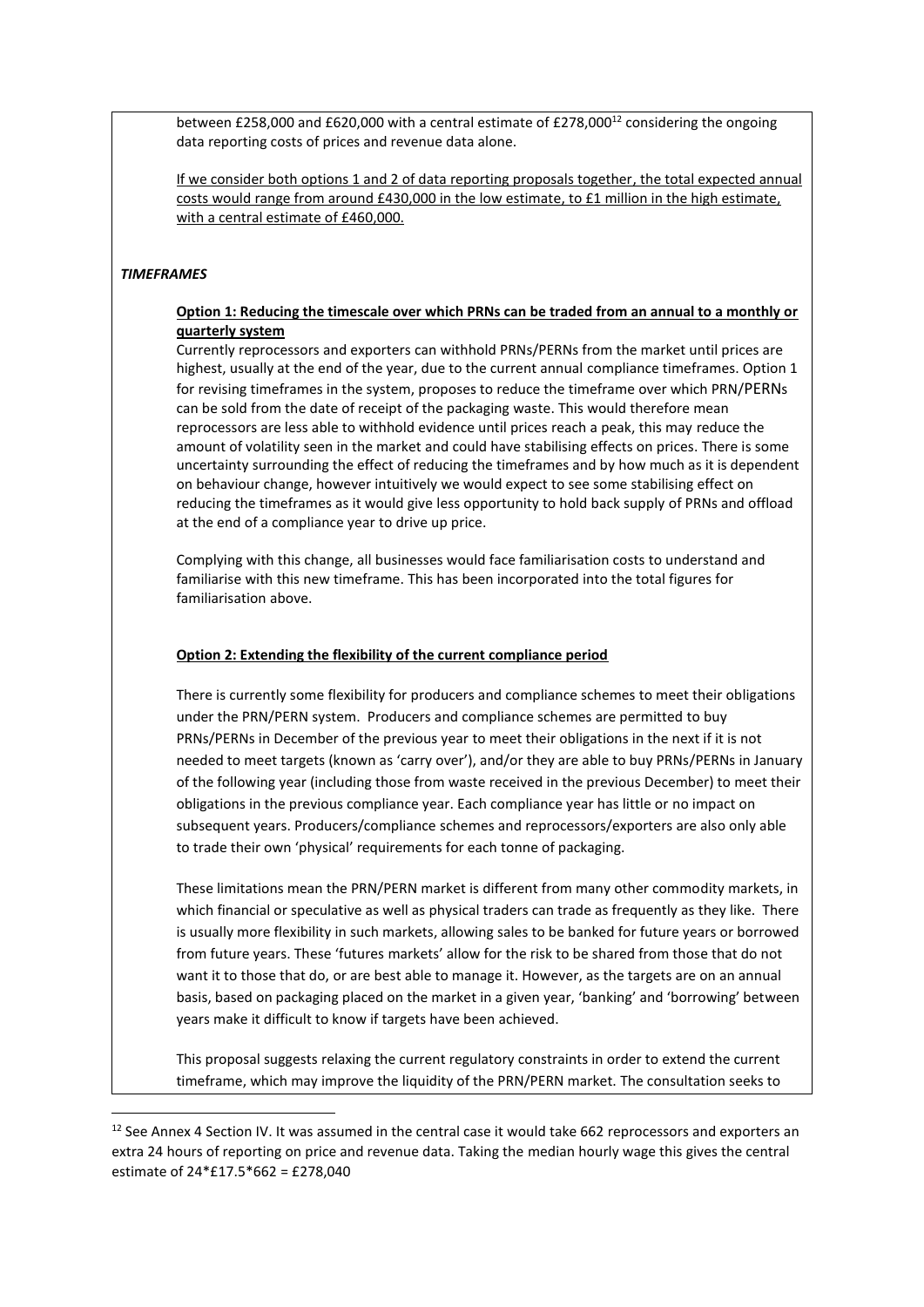establish how the extension mechanism should work in practice. If this is used as an ad hoc way to be deployed in years where there is concern about the supply of evidence due to external factors (e.g. a drop in global demand for recyclate) and it maybe applies to materials on a case by case basis, there may be some ongoing familiarisation costs as and when there are years of concern. However, it is difficult to estimate the number of times over the appraisal period that these changes may occur if ad hoc, and therefore it has not been monetised at this stage however they are expected to be minimal. We cannot use past history to estimate the frequency of these occurrences and because of the potential changes to reporting and reduction in asymmetry of information any historical price changes would not form a robust pattern for future. Within the PRN system, most producers are members of a compliance scheme, this means that when there are PRN regulatory changes, they can be quickly disseminated via the compliance scheme which should mean minor updates such as this one should keep any ad hoc familiarisation costs to a minimum. Initial familiarisation costs of the proposal are included in the total familiarisation cost section above.

# **Option 3: Increasing the timescale over which PRNs can be traded from an annual to a multiyear or rolling system**

Currently in the PRN/PERN market, demand is fixed by producers' obligations to obtain a set volume of PRNs/PERNs by the end of the year, giving them fewer opportunities to influence the market on the demand side. Reprocessors and exporters are also limited in the number of PRNs/PERNs they can sell in a given year by the targets on producers, however they are not obligated to sell, so they have more control over when to issue PRNs/PERNs at a point where the price is likely to be at its highest. This may happen in Q4 of the compliance scheme where producers must have their PRNs/PERNs for their compliance year.

For producers, moving to a multi-year system, would give more time to respond to high prices and behavioural change may occur where producers decide to produce less packaging and, as a result, reducing their obligation and the number of PRNs/PERNs they need to obtain. Moving from a single to a multi-year compliance timeframe could give reprocessors more time to increase their investment in infrastructure and improve their capacity in response to high PRN prices. Increases in infrastructure and reprocessing capacity would have positive wider impacts on the waste management system in the UK as the UK would be more able to cope with recycling increases from the wider CPR reforms. It would also have environmental benefits which are discussed below in the wider impacts section.

Setting targets over a 2 or 3 year or rolling period would be administratively more complex for the regulator, requiring calculations of obligations across multiple years, but may allow for the increased elasticity in supply and demand that would address some of the volatility issues. Currently the consultation is seeking views on how this could be implemented in practice and therefore the impacts of this have not been monetised at this stage.

The mechanism would require the use of 'historic data', based on the packaging handled submissions from previous years to calculate each producer's obligation. This may be problematic as the definition of producer is subject to change under EPR and with it the data that companies would submit, meaning there may be no data on which to base the rolling targets. At consultation, this will seek views on having more frequent in-year updates, where producers may have to submit new and/or revised data. Due to the issues outlined with this proposal, the Government is not considering progressing with this approach at this stage unless there is significant support or evidence provided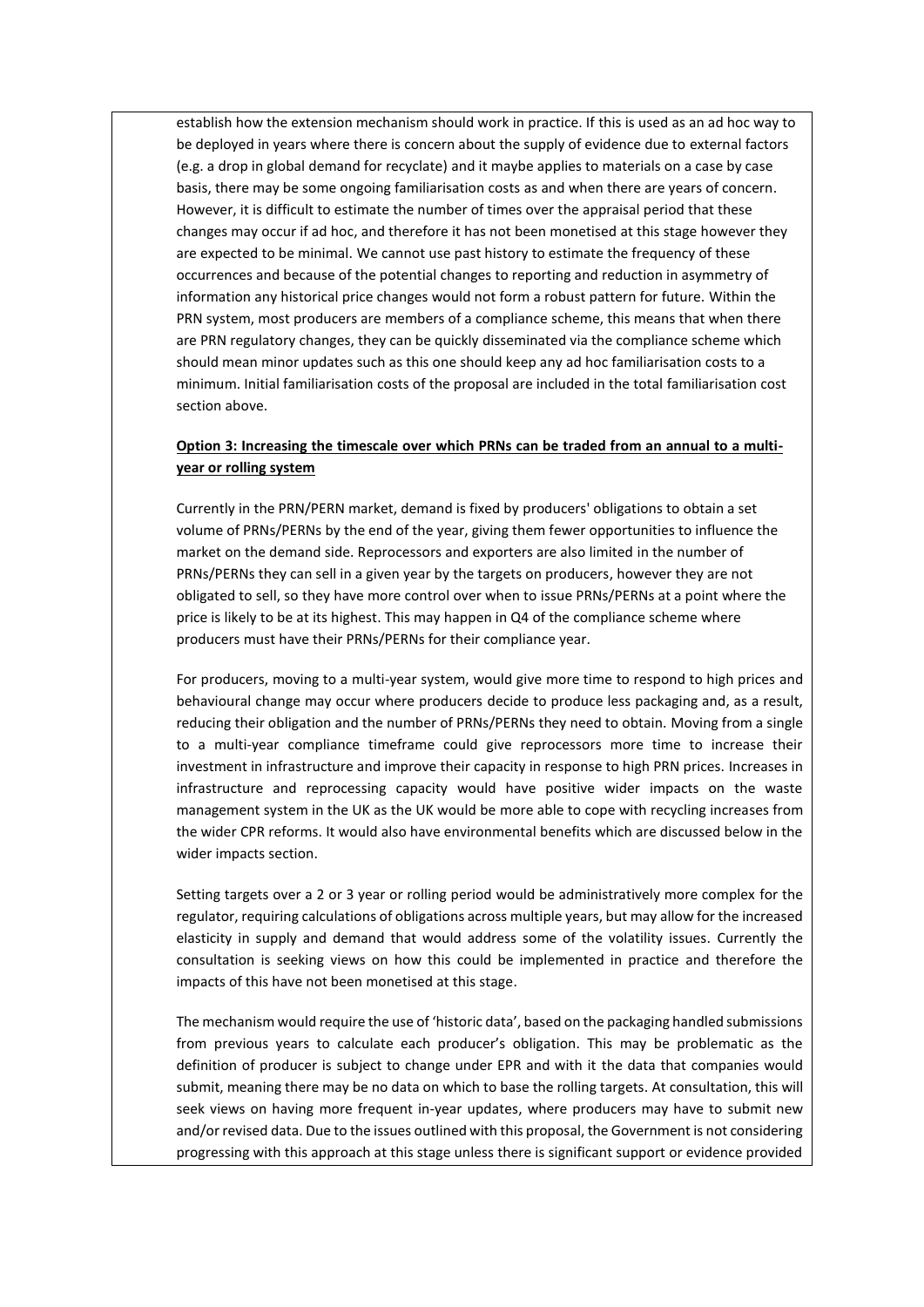for it in the consultation response. If this option were to be progressed, we would need to seek further guidance on the setting of multi-year recycling targets.

# Brief Assessment of Distributional Impacts

The above proposals to change data reporting and timeframes in the PRN/PERN system are expected to reduce information asymmetry in the market, with wider impacts leading to a potential reduction in price volatility in PRN prices. This is expected to have some effect on smoothing prices within the market, meaning prices may remain closer to historical norms for each material. As a consequence, reprocessors may no longer be able to benefit from inefficient market pricing which occurred before, leading to a reduction in income. This will simultaneously benefit producers who may experience lower costs for PRNs/PERNs. Consequently, a new market equilibrium may potentially occur, this describes an economic transfer in the sector which will have distributional impacts indirectly occurring because of the new PRN/PERNs proposals where producers, reprocessors and exporters have a better balance of information to inform decision making.

# Brief Assessment of Small Business Impacts

With regards to the impacts on small and micro businesses, ONS data<sup>13</sup> was used to estimate which businesses are likely to be SMBs by using SIC codes from which businesses are likely to be categorised<sup>14</sup>. This provides an indication for whether SMBs are likely to have a turnover between £1m and £2m. The average micro business within the SIC codes is estimated to have a turnover of £0.97m, while for small businesses the average turnover is £5.69m. This suggests that the regulation will exclude around 23,000 businesses from these regulations according to Eunomia<sup>15</sup> and estimates that the average micro business will remain below the de minimis threshold. However, it is likely that some businesses in scope of the PRN changes will still be micro businesses (if they also handle more than 25 tonnes of packaging). According to Eunomia<sup>16</sup>, approximately, 75.1% of newly obligated businesses are micro (<10 employees) and 16.5% are small. Eunomia have assumed that is also the percentage case for currently obligated businesses however there is uncertainty surrounding this assumption<sup>17</sup> and the percentage of already obligated producers who are small and micro could be much less. Therefore, it is estimated, with uncertainty, that approximately 92% of businesses in the system are small and micro therefore most of the familiarisation costs and extra data reporting requirements regarding changes to the PRN system

<sup>&</sup>lt;sup>13</sup> ONS data taken for 2019 from [UK business: activity, size and location -](https://www.ons.gov.uk/businessindustryandtrade/business/activitysizeandlocation/datasets/ukbusinessactivitysizeandlocation) Office for National Statistics [\(ons.gov.uk\).](https://www.ons.gov.uk/businessindustryandtrade/business/activitysizeandlocation/datasets/ukbusinessactivitysizeandlocation)

<sup>&</sup>lt;sup>14</sup> It is assumed that the majority of producers will be within the Manufacturing and Wholesale & Trade categories.

<sup>&</sup>lt;sup>15</sup>Eunomia (2019): Scenarios for Adjusting the Extended Producer Responsibility De Minimis Threshold http://sciencesearch.defra.gov.uk/Default.aspx?Menu=Menu&Module=More&Location=None&ProjectID=206 70&FromSearch=Y&Publisher=1&SearchText=Extended%20Producer%20Responsibility&SortString=ProjectCod e&SortOrder=Asc&Paging=10#Description

[http://sciencesearch.defra.gov.uk/Default.aspx?Menu=Menu&Module=More&Location=None&ProjectID=206](http://sciencesearch.defra.gov.uk/Default.aspx?Menu=Menu&Module=More&Location=None&ProjectID=20670&FromSearch=Y&Publisher=1&SearchText=Extended%20Producer%20Responsibility&SortString=ProjectCode&SortOrder=Asc&Paging=10#Description) [70&FromSearch=Y&Publisher=1&SearchText=Extended%20Producer%20Responsibility&SortString=ProjectCod](http://sciencesearch.defra.gov.uk/Default.aspx?Menu=Menu&Module=More&Location=None&ProjectID=20670&FromSearch=Y&Publisher=1&SearchText=Extended%20Producer%20Responsibility&SortString=ProjectCode&SortOrder=Asc&Paging=10#Description) [e&SortOrder=Asc&Paging=10#Description](http://sciencesearch.defra.gov.uk/Default.aspx?Menu=Menu&Module=More&Location=None&ProjectID=20670&FromSearch=Y&Publisher=1&SearchText=Extended%20Producer%20Responsibility&SortString=ProjectCode&SortOrder=Asc&Paging=10#Description)

<sup>&</sup>lt;sup>16</sup> Eunomia (2019): Scenarios for Adjusting the Extended Producer Responsibility De Minimis Threshold http://sciencesearch.defra.gov.uk/Default.aspx?Menu=Menu&Module=More&Location=None&ProjectID=206 70&FromSearch=Y&Publisher=1&SearchText=Extended%20Producer%20Responsibility&SortString=ProjectCod e&SortOrder=Asc&Paging=10#Description

 $17$  There is uncertainty with the Eunomia analysis since it suggests that there is a wide range of estimated additional businesses being obligated. This could be between 0 and 14,808 based on a 90% confidence interval. These high low estimates have been incorporated into the overall estimates for the businesses falling under the regulations, and are shown in Annex 4.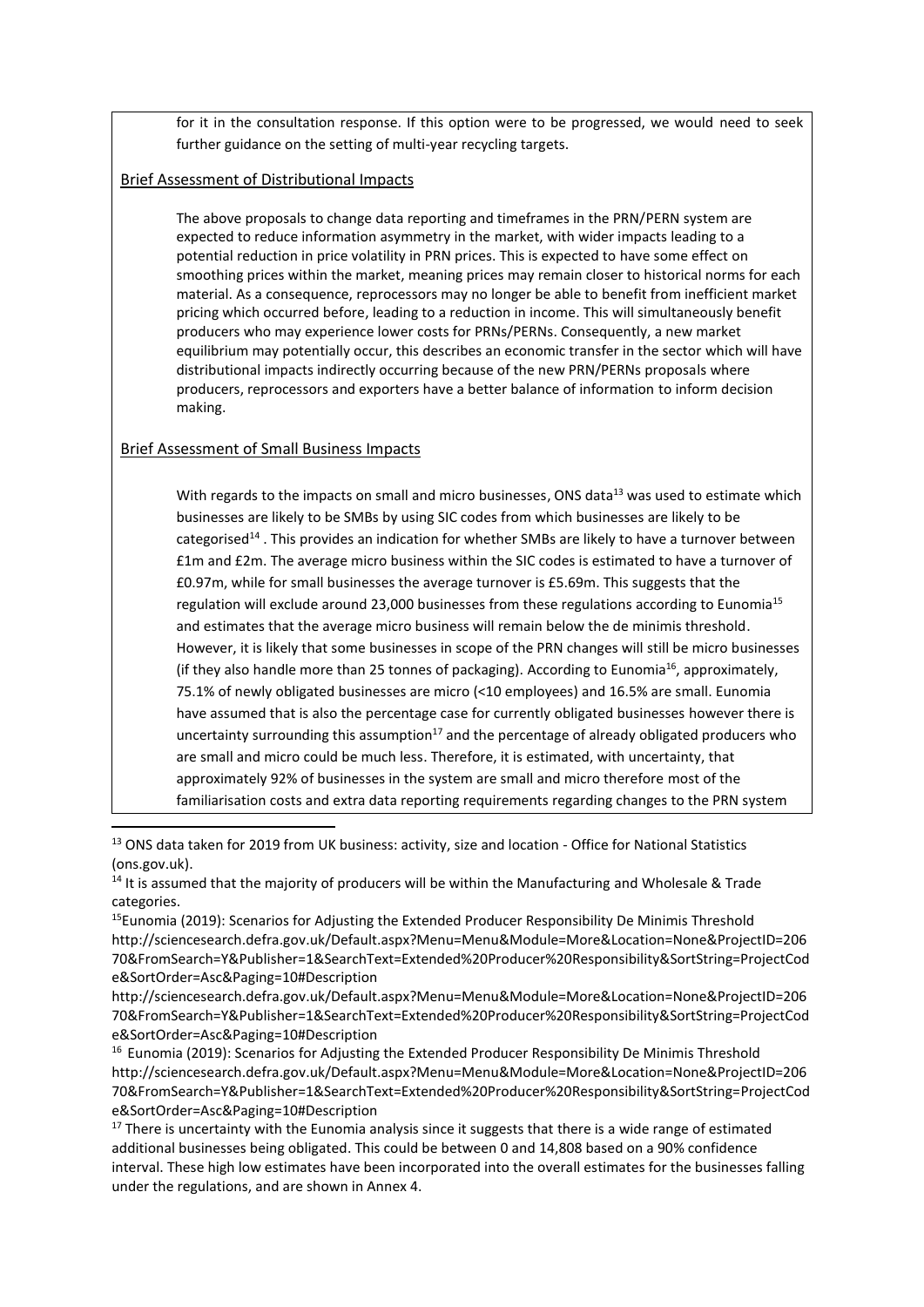will fall on small and micro businesses. Those small and micro producers who are members of compliance schemes will face smaller familiarisation costs compared to those who may be direct registrants. This is because, as members of a compliance scheme, producers benefit from the scheme representing their businesses and share the responsibility of complying with new obligations, whereas direct registrants have the entire burden of responsibility in familiarising with regulations directly on them. To mitigate any increased costs to SMBs, the new de minimis will remain in place, which will exclude the smallest producers (including the average micro business). The lowering of the de minimis still represents a suitable threshold at which the number of obligated producers is increased in line with the polluter pays principle, whilst also exempting the smallest businesses without negatively impacting the policy objectives. This has been assessed in the EPR IA as this is seen as the baseline of the new PRN changes.

# Brief Assessment of Wider Impacts

*As a consequence of more frequent reporting within the PRN system and changes to timeframes there will be a number of wider impacts which may occur as a result.* 

# *Monitoring of the PRN/PERN system*

With more frequent reporting of reprocessing and exporting data, regulators will find it easier to monitor the market and assess inefficiencies which may be occurring within the market as a consequence of volatility of PRN/PERN prices.

# *Information asymmetry reduced and reductions in price volatility*

Additionally, increases in reporting and transparency in data across the market should decrease information asymmetry between supply and demand sides of the market. Behaviour change may occur as a consequence of having to be more transparent with PRN/PERN prices and revenue. This may mean that reprocessors/exporters are less likely to hold back PRNs/PERNs to profit from inflated prices, since new reporting proposals may create more accountability within the sector. As mentioned above, this coupled with increased ability to monitor the market, could reduce the amount of price volatility within the sector.

### *Infrastructure investment*

Changing the timeframes within which PRNs can be traded or changing data reporting requirements to improve symmetry of information may give reprocessors and exporters more time to increase their business investment in infrastructure and improve their recycling capacity in response.

# *Environmental benefits*

There may be environmental benefits as a consequence of the changes. As highlighted above, improvements in recycling capacity and businesses being better informed with reprocessing and export data as well as PRN/PERN prices. If PRN/PERN prices are high and businesses are better informed, they may respond by designing out waste and reducing the amount of packaging they put on the market.

### *Landfill tax*

These changes are not expected to directly impact income generated from landfill taxation. Producers may decide, based on PRN/PERN prices whether or not to design out waste that goes to landfill, however this would be a behavioural change after complying and familiarising with the changes above and responding to the market. Therefore, it is not known what the impact would be on landfill tax receipts.

# **Summary of monetised impacts**

| Total one-off Familiarisation costs:      | £324,731    |
|-------------------------------------------|-------------|
| Total annual ongoing Data reporting costs | £463,400    |
| <b>BNPV</b>                               | -£4,667,902 |
| <b>EANDCB</b>                             | £542.294    |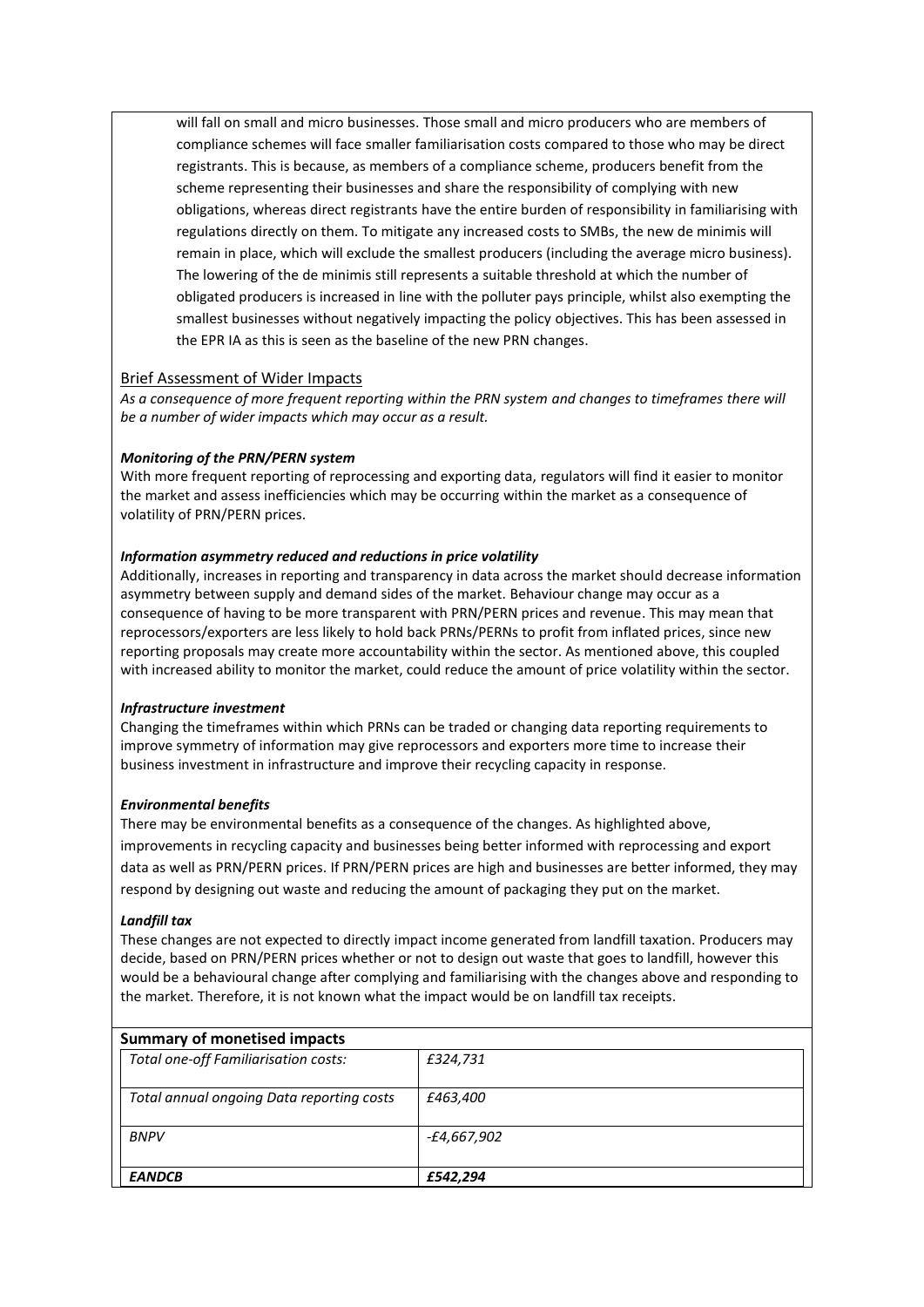*A 10 year appraisal consistent with the standard appraisal period has been used to appraise the changes to the PRN system. The price base year is 2019 and the present value base year is 2020, in line with better regulation framework guidance for all policies to be compared using consistent pricing and discounting. The discount rate used is the standard 3.5%.*

## **Rationale for producing an RTA (as opposed to an IA)**

Major changes to the producer responsibility system and the impacts on businesses have already been appraised in an IA for Extended Producer Responsibility (EPR), whereby all changes which will affect the PRN system have been reviewed there. This RTA covers expected proposals to address information asymmetry in the PRN/PERN system. As highlighted above these proposals bring minimal changes to data reporting requirements and timeframes under which the market operates and therefore will have a small direct impact on producers, reprocessors and exporters in the market, who will face familiarisation costs and new ongoing data reporting requirements. The net impacts of the option are below the regulatory de minimis threshold of+/- £5million for the EANDCB. With all changes considered, in total there is an estimated EANDCB of £0.54 million, therefore an RTA is proportionate for assessing these changes.

|                                                                                 | Name, Role     | Date       |
|---------------------------------------------------------------------------------|----------------|------------|
| Departmental sign off                                                           |                |            |
| <b>Economist sign off (senior</b><br>analyst)                                   | Johanna Curtis | 27/01/2022 |
| <b>Better Regulation Unit Sign</b><br>off                                       |                |            |
| <b>Confirmation of self-</b><br>certification by the BRU G7<br><b>Economist</b> |                |            |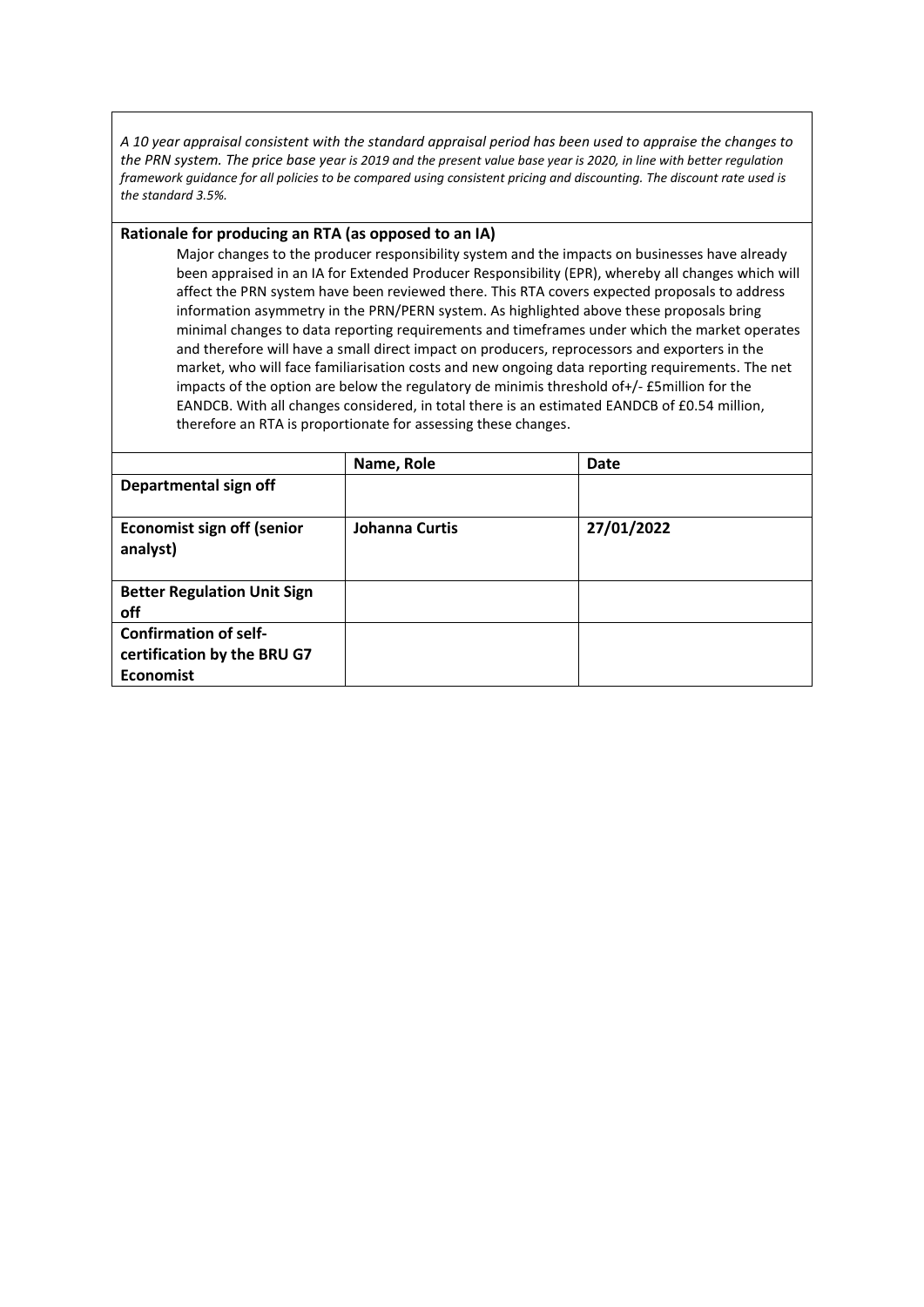# **Supporting evidence Annexes**

The narrative in this section should provide evidence that supports the information in the summary template. For the majority of proposals this would be around 2-3 pages and no more than 6 pages of supporting information. The narrative should include the following items:

# **1. The policy issue and rationale for Government intervention**

The 2021 consultation on reforms to the producer responsibility system for packaging waste included the continuation of the "PRN system", established by the Producer Responsibility Obligations (Packaging Waste) Regulations, only as an interim solution for complying with recycling targets.

We are now proposing to retain the existing arrangements, including the PRN system, until at least 2026/27. The current PRN system has been subject to criticism due to the volatility in the price of evidence, lack of transparency for prices for evidence and associated revenue and compliance issues.

# **2. Policy objectives and intended effects**

The accompanying consultation is seeking views on possible technical and administrative reforms to the way in which the existing PRN and PERN system operates for packaging waste recycling in order to address these issues. In particular, we are focusing on the following areas for reform:

- Reporting requirements on the sales of PRNs
- Reporting requirements on how the revenue from PRN sales is used
- Timeframes for the trading of PRNs

We are also asking for additional views and evidence on a number of additional changes to the PRN system, including:

- A 'fit and proper person' test for operators
- The interface with the introduction of the Deposit Return System (DRS)
- The introduction of a compliance fee for producers that fail to meet their obligation.

If these additional changes are deemed necessary after consultation stage, there will be further reviewed in a separate stage of changes, which may need a separate RTA or IA.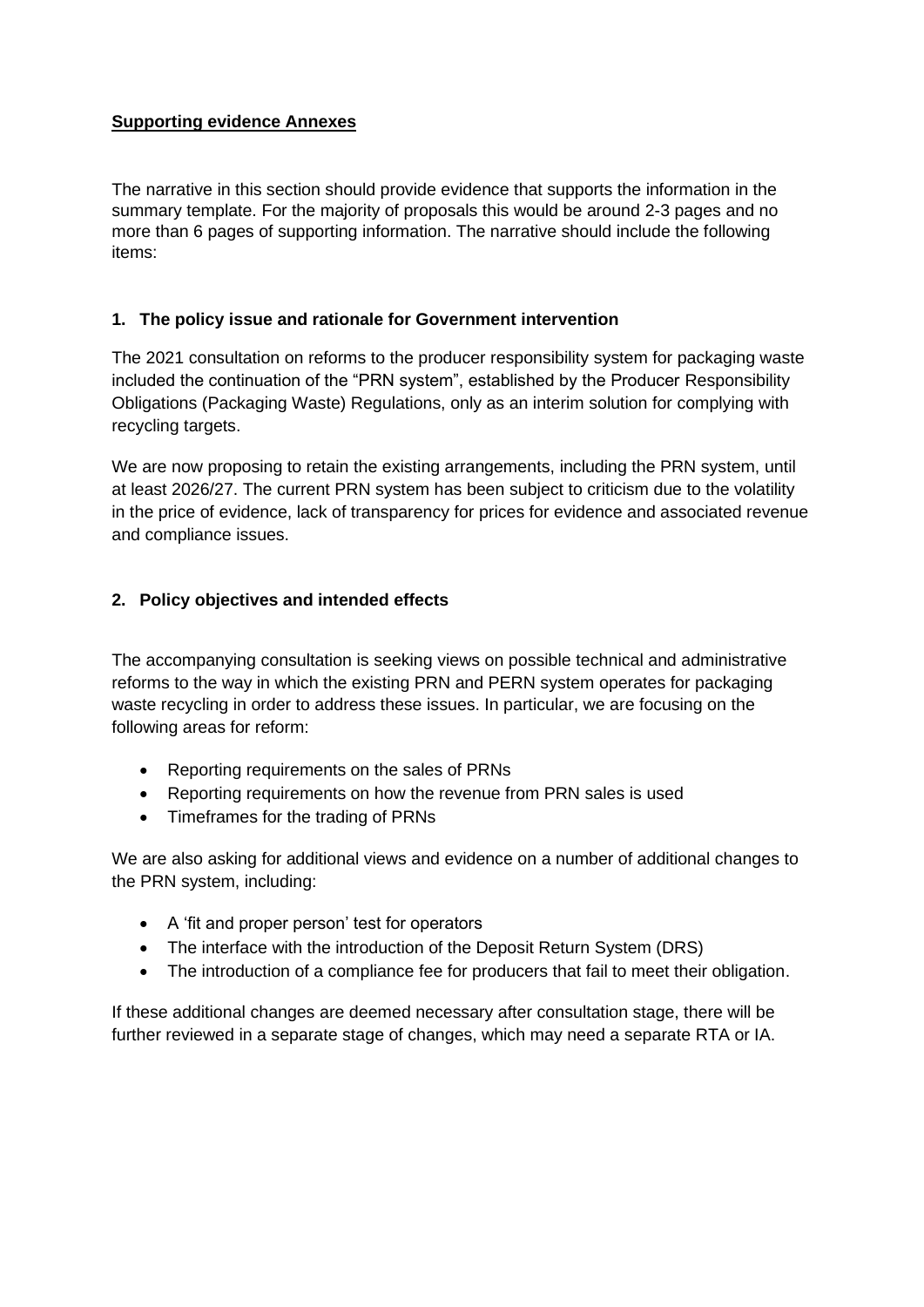# **3. Policy options considered, including alternatives to regulation**

# DATA REPORTING

Option 1: Mandatory monthly reporting of reprocessing/export data

Option 2: Mandatory monthly reporting of PRN/PERN prices and revenue data

The following options are being considered with regards to the timeframes related to the issue and reporting of PRN/PERNs.

# TIMEFRAMES

Option 1: Reducing the timescale over which PRNs can be traded from an annual to a monthly or quarterly system

Option 2: Extending the flexibility of the current compliance period

Option 3: Increasing the timescale over which PRNs can be traded from an annual to a multi-year or rolling system

# **4. Expected level of business impact**

This section includes the key assumptions that have been made to support the analysis of the changes made to the PRN system with regards to changes in PRN reporting and timescales changes.

| Number of reprocessors/exporters <sup>18</sup> | Low | Central | <b>High</b> |
|------------------------------------------------|-----|---------|-------------|
| Accredited                                     | 614 | 614     | 614         |
| Unaccredited                                   |     | 48      | 124         |
| Total reprocessors/exporters                   | 614 | 662     | 738         |

I. Number of Businesses Impacted under the PRN system

<sup>&</sup>lt;sup>18</sup> Some analysis was done to estimate the number of reprocessors likely to come into scope under EPR regulations. Within the Pack Flow reports, Valpak estimate the tonnage of recycled packaging waste currently not captured via NPWD; packaging waste recycled by unaccredited reprocessors/exporters. Overall, these reports estimate that only 3% of packaging waste is not captured.

For the purposes of this analysis, we assume that this is recycled by reprocessors handling small tonnages and are therefore all small and micro businesses (SMBs). Generally, SMBs make up a large proportion of the number of businesses but a smaller proportion of revenue. ONS data shows that within the Materials Recovery sector, SMBs make up 93% of the businesses but 39% of revenue. Using revenue as a proxy for tonnage handled, we therefore assume that SMBs handle 39% of total packaging waste recycled. It is assumed that the majority of these reprocessors are already accredited<sup>105</sup>. Based on these assumptions, it is estimated that 2.4% of businesses handle 1% of the tonnage<sup>106</sup>. 7.2% of businesses therefor handle 3% of tonnage. Assuming therefore, that the 614 currently accredited businesses make up 92.8% of recyclers handling packaging waste, this leaves 48 businesses unaccredited. This was used as the central estimate.

Alternatively, assuming that all unaccredited businesses are micro, and using the same approach, currently obligated business make up 83.2% of total businesses in scope<sup>107</sup>, leading to an estimate of 124 unaccredited businesses. This was used as the high estimate.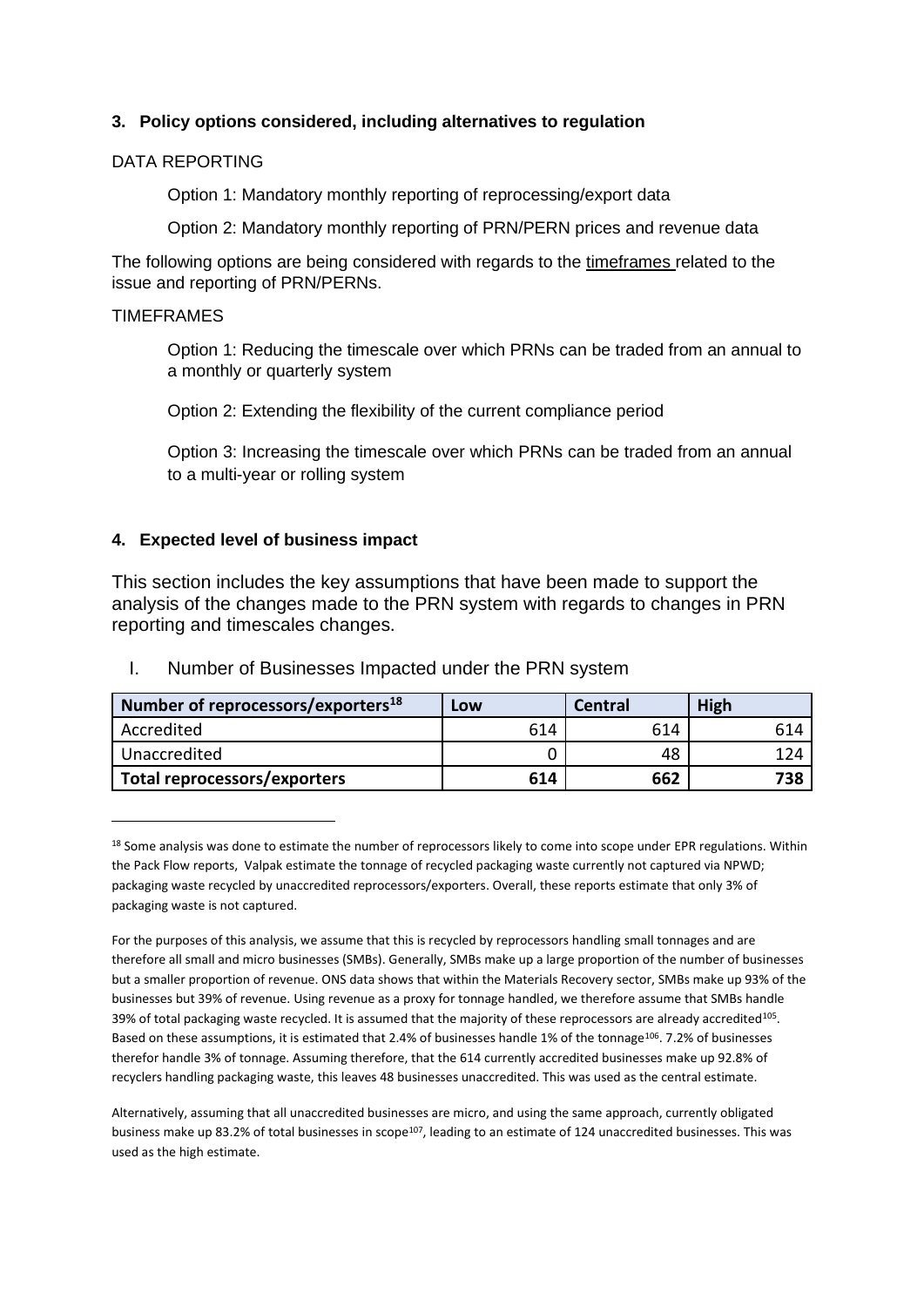| Number of Producers <sup>19</sup> | Low   | Central | High   |
|-----------------------------------|-------|---------|--------|
| Producers that are scheme members | 6,872 | 8,588   | 20,810 |
| Direct registrants                | 429   | 536     | 1,299  |
| <b>Total</b>                      | 7301  | 9,124   | 22,109 |

| <b>Total Number of Businesses under PRN</b><br>system | Low         | Central        | High       |
|-------------------------------------------------------|-------------|----------------|------------|
|                                                       | $614+7301=$ | $662 + 9124 =$ | 738+22109= |
| Total in PRN system                                   | 7.915       | 9.786          | 22,847     |

| <b>Number of Producer</b> | 48 |
|---------------------------|----|
| Schemes <sup>20</sup>     |    |

II. Estimated number of hours for familiarisation, by type of business (including schemes)

| Hours needed to familiarise/transition <sup>21</sup> | <b>Central</b> | High |
|------------------------------------------------------|----------------|------|
| Direct registrants <sup>22</sup>                     |                | 16   |
| <b>Scheme members</b>                                |                |      |
| <b>Schemes</b>                                       |                | 16   |
| <b>Reprocessors/Exporters</b>                        |                | 16   |

<sup>&</sup>lt;sup>19</sup> These low-high estimates took figures of producers from the Producer obligation tables in the National Packaging Waste Database (NPWD)<sup>42</sup> and used additional regression analysis to estimate the number of producers below the current de minimis at different turnover levels. The estimates are in line with EPR assumption[s https://npwd.environment](https://npwd.environment-agency.gov.uk/Public/PublicSummaryData.aspx)[agency.gov.uk/Public/PublicSummaryData.aspx](https://npwd.environment-agency.gov.uk/Public/PublicSummaryData.aspx) The central estimate from this analysis was that a total of 9,124 producers would be obligated under the new de minimis scenario. However, the uncertainty level within the analysis is high, therefore the high estimate of number of producers stands at a total of 22,109. We assumed that the number of producers will grow by 0.4% per year, which is the average between 2015-2019<sup>43</sup>.

<sup>&</sup>lt;sup>20</sup> Producer obligation tables 2020 (in line with EPR as baseline) [https://npwd.environment](https://npwd.environment-agency.gov.uk/Public/PublicSummaryData.aspx)[agency.gov.uk/Public/PublicSummaryData.aspx](https://npwd.environment-agency.gov.uk/Public/PublicSummaryData.aspx)

<sup>&</sup>lt;sup>21</sup> Estimates came from engagement with a small sample of stakeholders

<sup>&</sup>lt;sup>22</sup> Producers, either direct registrants or scheme members under schemes, we have assumed will familiarise with the reporting changes even though those extra responsibilities will not fall on them. Therefore the estimation of hours taken for producers could indeed be an overestimation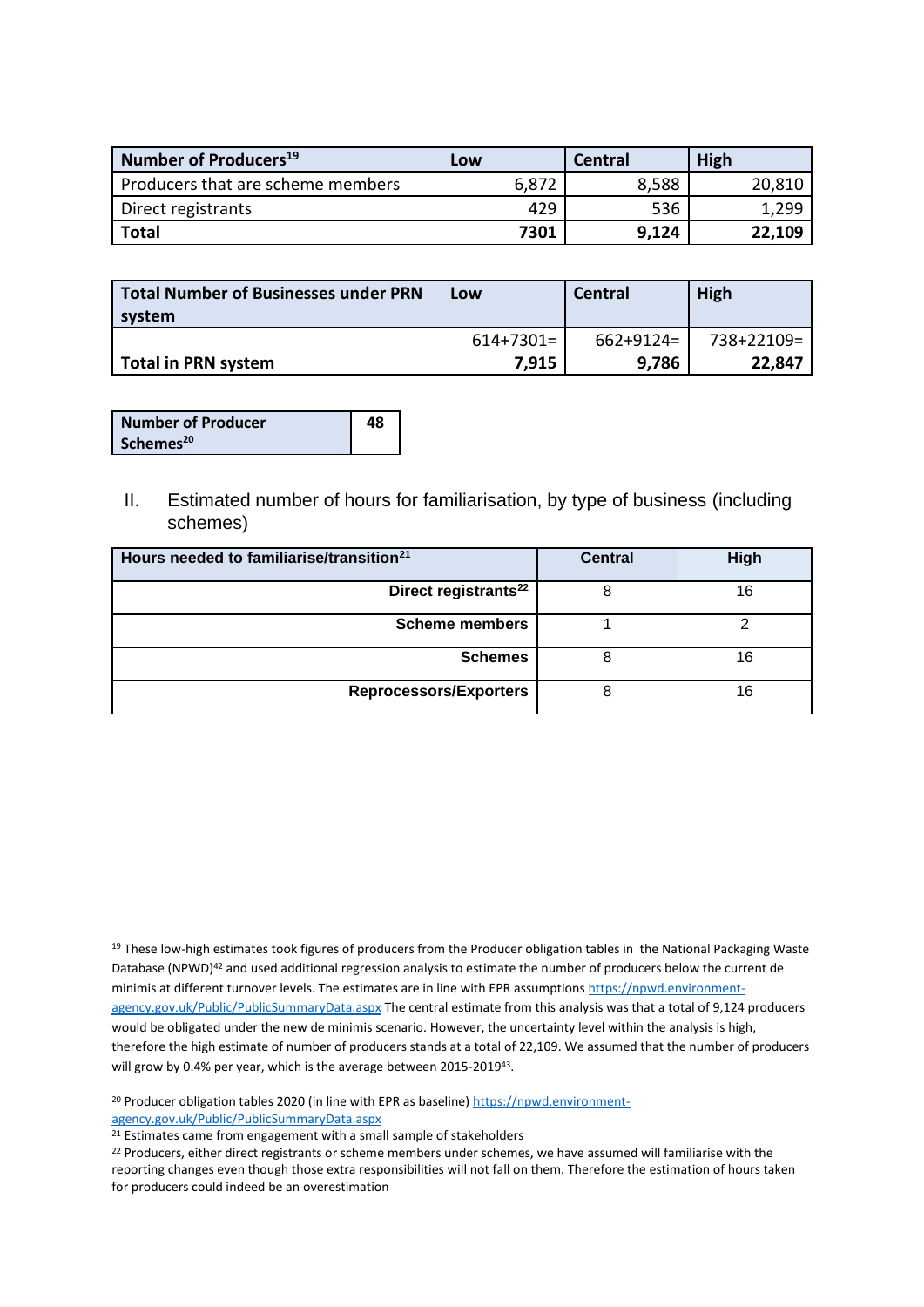| <b>One-off Familiarisation</b><br>costs | Low                   | <b>Central</b>  | <b>High</b>     |
|-----------------------------------------|-----------------------|-----------------|-----------------|
|                                         |                       |                 |                 |
| <b>Direct registrants</b>               | $8*429*£17.50^{23}$ = | 8*536*£17.50=   | 16*1299*£17.50= |
|                                         | £60,047.77            | £75,041.21      | £363,675.18     |
| <b>Scheme members</b>                   | 1*6872*£17.50=        | 1*8588*£17.50   | 2*20810*£17.50= |
|                                         | £120,261.53           | $=$ £150,289.85 | £728,355.60     |
| <b>Schemes</b>                          | $8*48*£17.50=$        | 8*48*£17.50=    | 16*48*£17.50=   |
|                                         | £6,720.00             | £6,720.00       | £13,440.00      |
| Reprocessors/Exporter                   | 8*614*£17.50=         | $8*662*£17.50=$ | 16*738*£17.50=  |
| s                                       | £85,960.00            | £92,680.00      | £206,640.00     |
| Total                                   | £272,989.30           | £324,731.06     | £1,312,110.78   |

III. One-off Familiarisation costs to businesses (including schemes)

# IV. Ongoing annual reporting costs to reprocessors and exporters

|                                     | <b>Ongoing annual reporting costs</b>                                       | Low                                            | Central                         | High                            |
|-------------------------------------|-----------------------------------------------------------------------------|------------------------------------------------|---------------------------------|---------------------------------|
| <b>Reporting</b><br>Option 1        | Additional hours in a year to<br>report monthly<br>reprocessing/export data | 16                                             | 16                              | 32                              |
|                                     | Ongoing annual reprocessing<br>data reporting cost                          | 16*£17.5 <sup>24</sup> *61<br>$4=$<br>£171,920 | 16*£17.5*662<br>£185,360        | 32*£17.5*738<br>$=$<br>£413,280 |
| <b>Reporting</b><br><b>Option 2</b> | Annual hours taken for<br>monthly reporting of<br>price/revenue data        | 24                                             | 24                              | 48                              |
|                                     | Ongoing annual price/ revenue<br>data reporting cost                        | 24*£17.5*614<br>$=$<br>£257,880                | 24*£17.5*662<br>$=$<br>£278,040 | 48*£17.5*738<br>$=$<br>£619,920 |
| <b>Total</b>                        | <b>Total annual reporting cost</b>                                          | £429,800                                       | £463,400                        | £1,033,200                      |

# **5. Monitoring and Evaluation**

The PRN system will be reviewed in 2026/27 when the introduction of business payments is reviewed. As has been expressed throughout the RTA, the PRN system is intrinsically linked with the functioning of the wider suite of policies within Resources and Waste, particularly EPR. These will all

<sup>23</sup>https://www.ons.gov.uk/employmentandlabourmarket/peopleinwork/earningsandworkinghours/datasets/a she1997to2015selectedestimates using ASHE median hourly wage for waste supply, waste management and remediation activities (2020) uplifted by ~22% to account for non-wage costs

<sup>&</sup>lt;sup>24</sup> After year 1 we have assumed that over time wage will increase by target inflation 2% each year